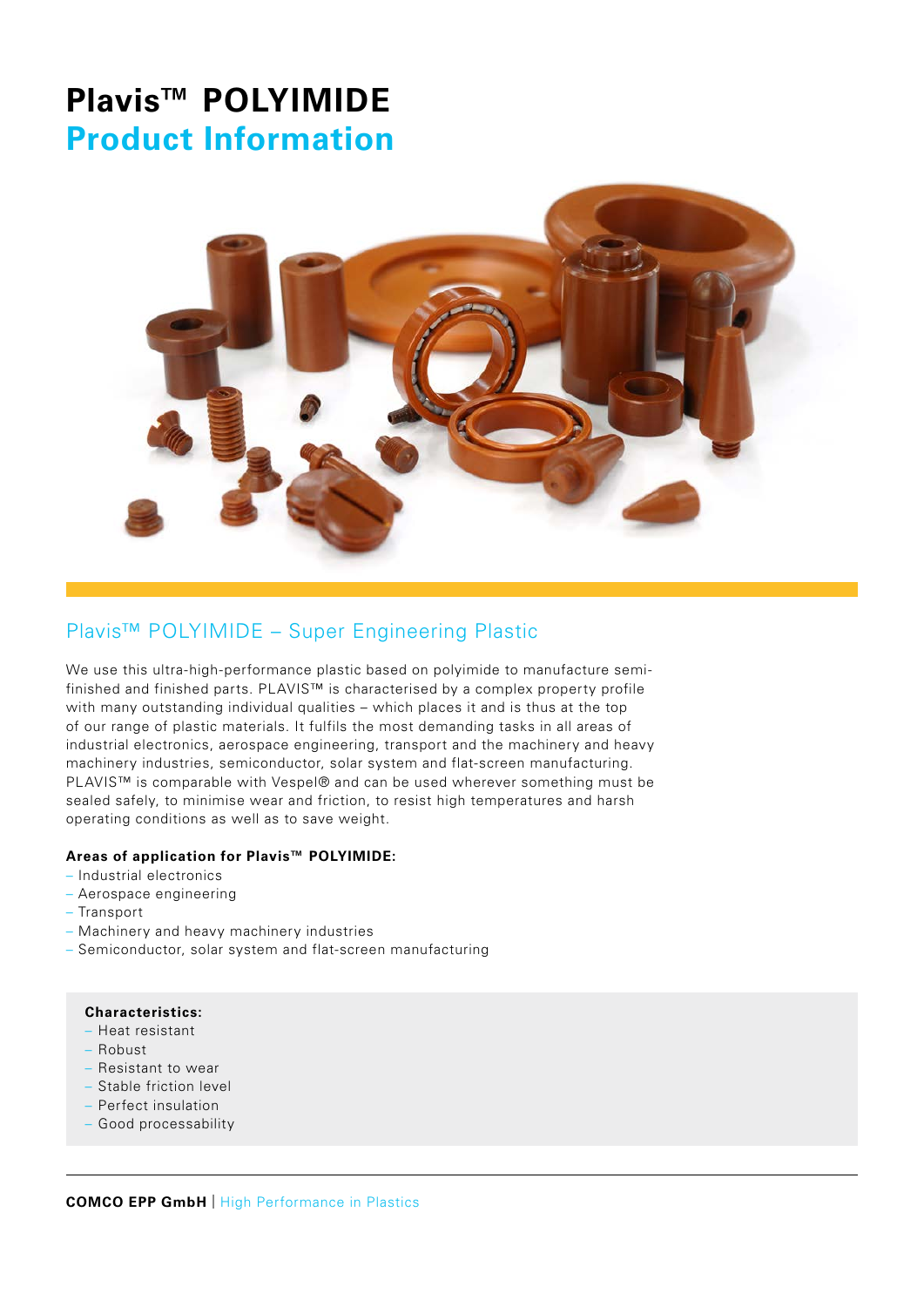### Plavis™ POLYIMIDE – variants

#### PLAVIS-N

#### **Properties:**

- Good physical properties
- Maximum electrical and thermal insulation
- Resistance to wear
- Mechanical strength

#### **Modification:** unfilled

#### PLAVIS-S

**Properties:** – Good physical properties at high temperatures up to 350 °C

#### **Modification:** unfilled

#### PLAVIS-G15

#### **Properties:**

- Self-lubricating
- Good sliding and friction properties
- Ideal wear resistance
- Very good mechanical strength

**Modification:** 15% graphite



Plavis™ POLYIMIDE – Super Engineering Plastic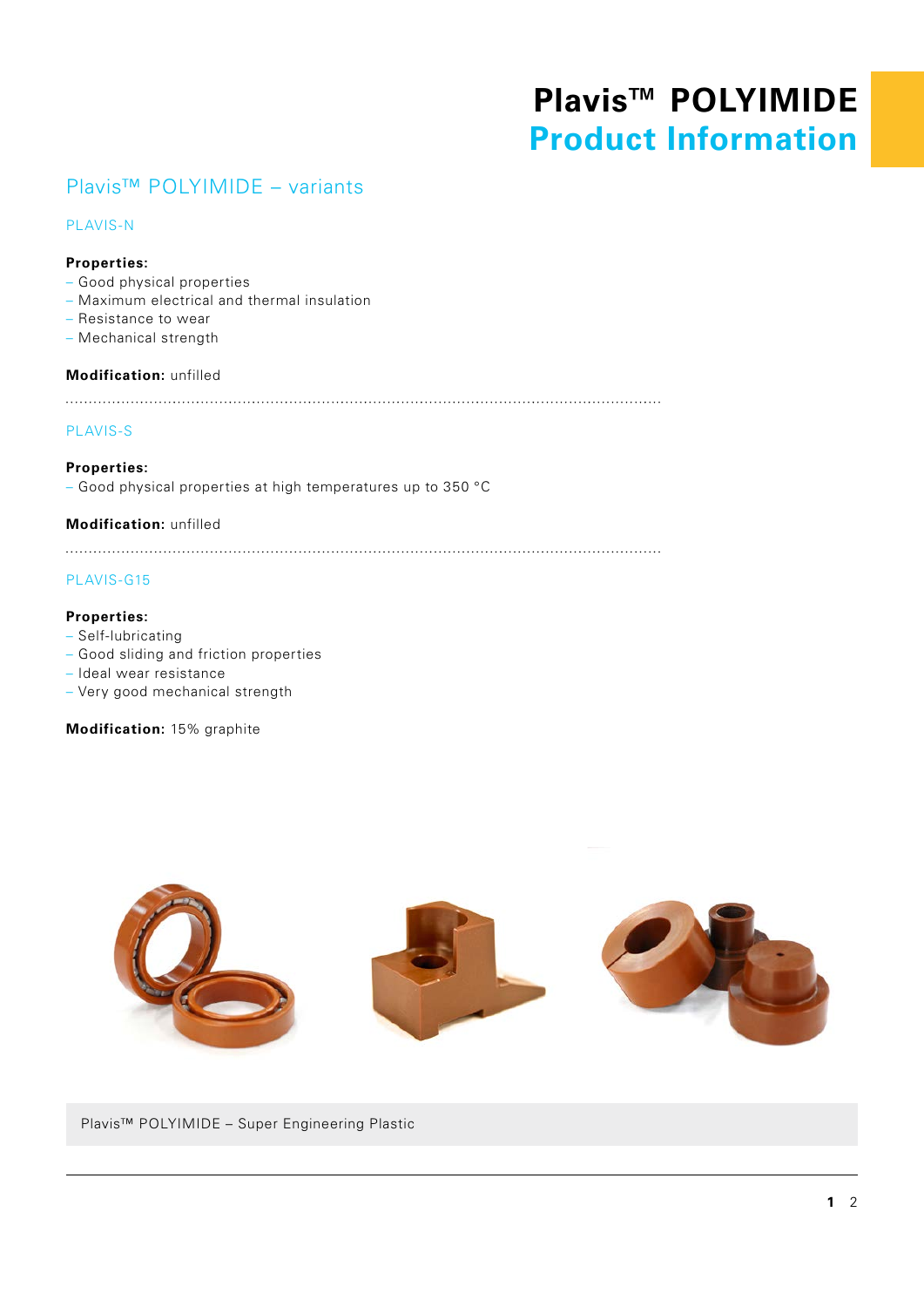#### PLAVIS-G40

#### **Properties:**

- Self-lubricating
- Good sliding and friction properties
- Perfect wear resistance
- Good mechanical strength

#### **Modification:** 40% graphite

#### PLAVIS-MS

#### **Properties:**

- Self-lubricating
- Good sliding and friction properties
- Good wear resistance
- Good mechanical strength
- Ideal for thermal deformation

#### **Modification:** 15% MoS2

#### PLAVIS-C

#### **Properties:**

- Good conductive properties
- Good sliding and friction properties
- Ideal wear resistance
- Very good mechanical strength
- Resistance 10²–10³

#### **Modification:** unfilled

#### PLAVIS-ESD

#### **Properties:**

- Electrostatically absorbing
- Self-lubricating
- Good sliding and friction properties
- Ideal wear resistance
- Very good mechanical strength
- Resistance 10²–10³

#### **Modification:** unfilled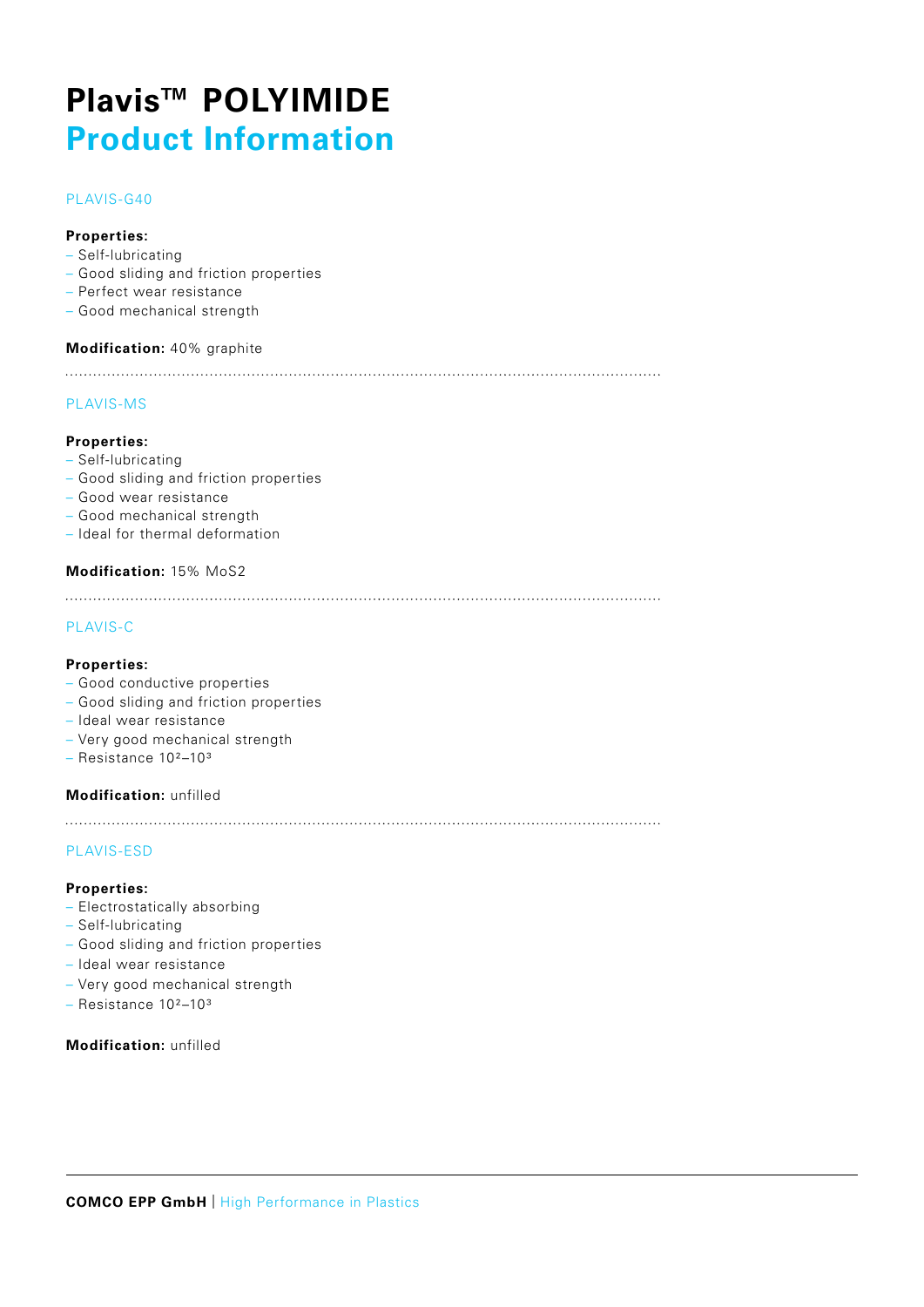## Round Bars

| <b>ROUND BARS</b><br><b>PLAVIS POLYIMIDE</b> | Ø<br>" $(mm)$       | Length<br>" $(mm)$ |
|----------------------------------------------|---------------------|--------------------|
|                                              | $1/4$ " $(6.35)$    | 19.6" (500)        |
|                                              | $3/8$ " (9.53)      | 19.6" (500)        |
|                                              | $7/16"$ (11.11)     | 19.6" (500)        |
|                                              | $1/2$ " (12.70)     | 19.6" (500)        |
|                                              | $5/8$ " (15.88)     | 19.6" (500)        |
|                                              | $3/4$ " (19.05)     | 19.6" (500)        |
|                                              | 1" (25.40)          | 19.6" (500)        |
|                                              | $1 - 1/4$ " (31.75) | 19.6" (500)        |
|                                              | $1 - 1/2$ " (38.10) | 19.6" (500)        |
|                                              | 2" (50.80)          | 19.6" (500)        |
|                                              |                     |                    |

### Sheets

| <b>SHEETS</b>           | Ø                     | Thickness   |
|-------------------------|-----------------------|-------------|
| <b>PLAVIS POLYIMIDE</b> | " $(mm)$              | mm          |
|                         | 12"-12" (304.8-304.8) | $12.7 - 62$ |